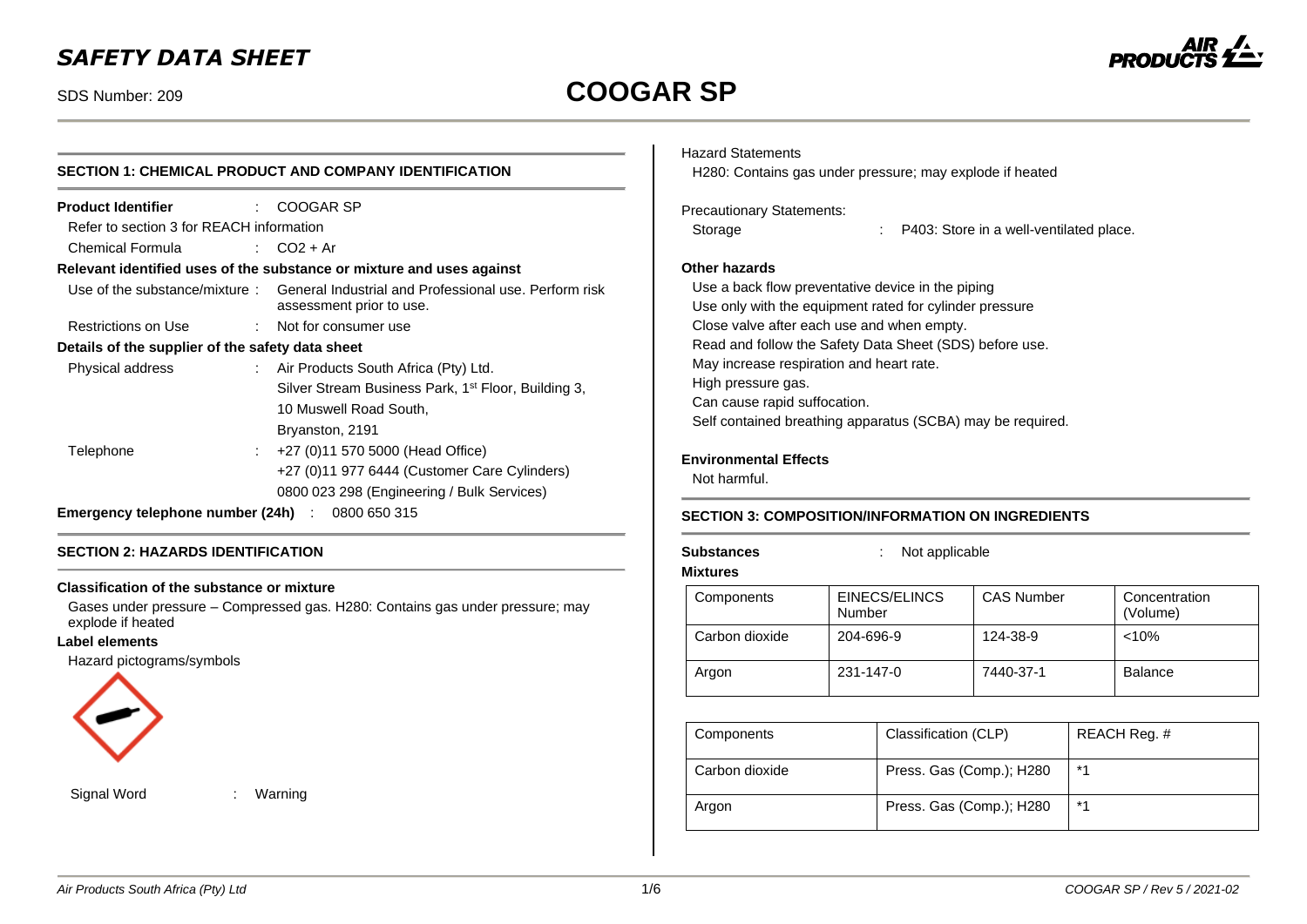# *SAFETY DATA SHEET – Coogar SP*

SDS Number: 209

- \*1: Listed in Annex IV/V REACH, exempted from registration
- \*2: Registration not required: Substance manufactured or imported
- \*3: Registration not required: substance manufactured or imported < 1 t/y for nonintermediate uses

Concentration is nominal. For the exact product composition, please refer to Air Products product specifications.

#### **SECTION 4: FIRST AID MEASURES**

#### **Description of first aid measures**

| General advice                                                             |   | Move victim to uncontaminated area wearing self<br>contained breathing apparatus. Keep victim warm and<br>rested. Call a doctor. Apply artificial respiration if<br>breathing stopped.                                                                                                        |  |  |  |
|----------------------------------------------------------------------------|---|-----------------------------------------------------------------------------------------------------------------------------------------------------------------------------------------------------------------------------------------------------------------------------------------------|--|--|--|
| Eye contact                                                                |   | In case of direct contact with eyes, seek medical advice                                                                                                                                                                                                                                      |  |  |  |
| Skin contact                                                               |   | Adverse effects not expected from this product                                                                                                                                                                                                                                                |  |  |  |
| Ingestion                                                                  |   | Ingestion is not considered a potential route of<br>exposure.                                                                                                                                                                                                                                 |  |  |  |
| Inhalation                                                                 | ÷ | Move to fresh air. If breathing has stopped or is<br>laboured, give assisted respirations. Supplemental<br>oxygen may be indicated. If the heart has stopped,<br>trained personnel should begin cardiopulmonary<br>resuscitation immediately. In case of shortness of<br>breath, give oxygen. |  |  |  |
|                                                                            |   | Most important symptoms and effects, both acute and delayed                                                                                                                                                                                                                                   |  |  |  |
| Symptoms                                                                   |   | Shivering fit. Sweating. Blurred vision. Headache.<br>Increase pulse rate. Shortness of breath. Rapid<br>respiration. Exposure to oxygen deficient atmosphere<br>may cause the following Symptoms: Dizziness.<br>Salivation. Nausea. Vomiting. Loss of<br>mobility/consciousness              |  |  |  |
| Indication of any immediate medical attention and special treatment needed |   |                                                                                                                                                                                                                                                                                               |  |  |  |
| Treatment                                                                  |   | If exposed or concerned: Get medical attention/advice.                                                                                                                                                                                                                                        |  |  |  |

#### **SECTION 5: FIRE-FIGHTING MEASURES**

#### **Extinguishing media**

| Suitable extinguishing media:                                 | The product itself does not burn. Use extinguishing<br>media appropriate for surrounding fire. |                                        |
|---------------------------------------------------------------|------------------------------------------------------------------------------------------------|----------------------------------------|
| Extinguishing media which must not be used for safety reasons |                                                                                                | Do not use water jet<br>to extinguish. |

#### **Specific hazards arising from the substance or mixture**

Upon exposure to intense heat or flame, cylinder will vent rapidly and or rupture violently. Product is non-flammable and does not support combustion. Move away from container and cool with water from a protected position. Keep containers and surroundings cool with water spray.

| <b>Advice for fire-fighters</b> | Wear self contained breathing apparatus for fire fighting<br>if necessary. Standard protective clothing and<br>equipment (Self Contained Breathing Apparatus) for fire<br>fighting. Standard EN 137-Self-contained open circuit<br>compressed air breathing apparatus with full face mask.<br>Standard EN 469-Protective clothing for fire-fighters. |
|---------------------------------|------------------------------------------------------------------------------------------------------------------------------------------------------------------------------------------------------------------------------------------------------------------------------------------------------------------------------------------------------|
|                                 | Standard EN 659-Protective gloves for fire-fighters                                                                                                                                                                                                                                                                                                  |

#### **SECTION 6: ACCIDENTAL RELEASE MEASURES**

#### **Personal precautions, protective equipment and emergency procedures**

Gas/vapour heavier than air. May accumulate in confined spaces, particularly at or below ground level. Evacuate personnel to safe areas. Wear self-contained breathing apparatus when entering area unless atmosphere is proved to be safe. Monitor oxygen level. Ventilate the area.

**Environmental precautions** : Do not discharge into any place where its accumulation could be dangerous. Prevent further leakage or spillage if safe to do so.

#### **Methods and materials for containment and cleaning up** : Ventilate the area.

Additional advice : If possible, stop flow of product. Increase ventilation to the release area and monitor oxygen level. If leak is from cylinder or cylinder valve, call the Air Products emergency telephone number. If the leak is in the user's system, close the cylinder valve, safely vent the pressure, and purge with an inert gas before attempting repairs.

**Reference to other sections** : For more information refer to Section 8 and 13.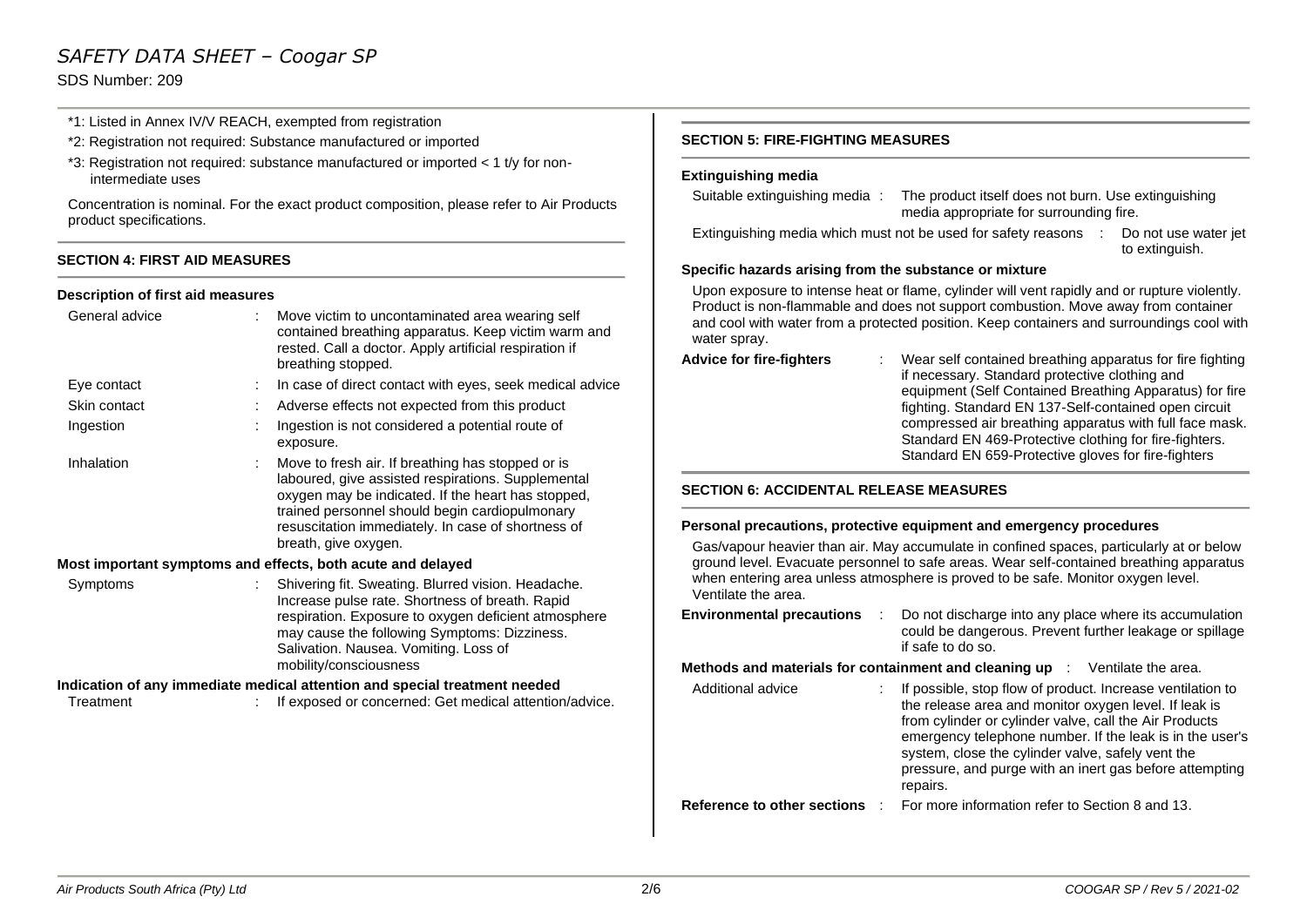#### **SECTION 7: HANDLING AND STORAGE**

#### **Precautions for safe handling**

Cylinders should be stored up right with valve protection guard in place and firmly secured to prevent falling or being knocked over. Use equipment rated for cylinder pressure. Protect cylinders from physical damage; do not drag, roll, slide or drop. Do not allow storage area temperature to exceed 50°C. Only experienced and properly instructed persons should handle compressed gases/cryogenic liquids. Before using the product, determine its identity by reading the label. Know and understand the properties and hazards of the product before use. When doubt exists as to the correct handling procedure for a particular gas, contact the supplier. Do not remove or deface labels provided by the supplier for the identification of the cylinder contents. When moving cylinders, even for short distances, use a cart (trolley, hand truck, etc.) designed to transport cylinders. Do not remove valve guards. Before connecting the container, check the complete gas system for suitability, particularly for pressure rating and materials. Before connecting the container for use, ensure that back feed from the system into the container is prevented. Ensure the complete gas system is compatible for pressure rating and materials of construction.

Ensure the complete gas system has been checked for leaks before use. Employ suitable pressure regulating devices on all containers when the gas is being emitted to systems with lower pressure rating than that of the container. Never insert an object (e.g. spanner, screwdriver, pry bar, etc.) into valve. Doing so may damage valve, causing a leak. Open valve slowly. If user experiences any difficulty operating cylinder valve discontinue use and contact supplier. Close container valve after each use and when empty, even if still connected to equipment. Never attempt to repair or modify container valves or safety relief devices. Damaged valves should be reported immediately to the supplier. Close valve after each use and when empty. Do not subject containers to abnormal mechanical shocks which may cause damage to their valve or safety devices. Never attempt to lift a cylinder by its valve guard. Do not use containers as rollers or supports or for any other purpose than to contain the gas as supplied. Never strike an arc on a compressed gas cylinder or make a cylinder a part of an electrical circuit. Do not smoke while handling product or cylinders. Never re-compress a gas or a gas mixture without first consulting the supplier. Never attempt to transfer gases from one cylinder/container to another. Always use backflow protective device in piping. Never use direct flame or electrical heating devices to raise the pressure of a container. Containers should not be subjected to temperatures above 50°C. Prolonged periods of cold temperature below -30°C should be avoided.

#### **Conditions for safe storage, including any incompatibilities**

Full containers should be stored so that oldest stock is used first. Containers should be stored in a purpose built compound which should be well ventilated, preferably in the open air. Stored containers should be periodically checked for general condition and leakage. Observe all regulations and local requirements regarding storage of containers. Protect containers stored in the open against rusting and extremes of weather. Containers should not be stored in conditions likely to encourage corrosion.

Containers should be stored in the vertical position and properly secured to prevent toppling. The container valves should be tightly closed and where appropriate valve outlets should be capped or plugged. Container valve guards or caps should be in place. Keep containers tightly closed in a cool, well-ventilated place. Store containers in location free from fire risk and away from sources of heat and ignition. Full and empty cylinders should be segregated. Do not allow storage temperature to exceed 50°C. Return empty containers in a timely manner.

#### **Technical measures/Precautions**

Containers should be segregated in the storage area according to the various categories (e.g. flammable, toxic, etc.) and in accordance with local regulations. Keep away from combustible material.

#### **SECTION 8: EXPOSURE CONTROLS AND PERSONAL PROTECTION**

## **Control parameters**

| <b>Exposure limit(s)</b> |  |  |
|--------------------------|--|--|
|--------------------------|--|--|

| Carbon dioxide | Time Weighted Average (TWA): EH40 WEL 5,000 ppm |           | 9,150 mg/m <sup>3</sup>             |
|----------------|-------------------------------------------------|-----------|-------------------------------------|
| Carbon dioxide | Short Term Exposure Limit (STEL): EH40<br>WFL   |           | 15,000 ppm 27,400 mg/m <sup>3</sup> |
| Carbon dioxide | Time Weighted Average (TWA): EU ELV             | 5,000 ppm | $9,000 \,\mathrm{mg/m^3}$           |

#### **Exposure limits**

#### **Engineering measures**

Provide natural or mechanical ventilation to prevent oxygen deficient atmospheres below 19.5% oxygen.

#### **Personal protective equipment**

| Respiratory protection   | Self contained breathing apparatus (SCBA) or positive<br>pressure airline with mask are to be used in oxygen-<br>deficient atmosphere. Air purifying respirators will not<br>provide protection. Users of breathing apparatus must<br>be trained. |
|--------------------------|---------------------------------------------------------------------------------------------------------------------------------------------------------------------------------------------------------------------------------------------------|
| Hand protection          | Wear sturdy work gloves when handling cylinders.<br>Standard EN 388- Protective gloves against mechanical<br>risk. The breakthrough time of the selected glove(s)<br>must be greater than the intended use period.                                |
| Eye/face protection      | Safety glasses recommended when handling cylinders.<br>Standard EN 166-Personal eye-protection.                                                                                                                                                   |
| Skin and body protection | Safety shoes are recommended when handling<br>cylinders. Standard EN ISO 20345- Personal protective<br>equipment-Safety footwear.                                                                                                                 |
|                          | Special instructions for protection and hygiene : Ensure adequate ventilation,<br>especially in confined areas.                                                                                                                                   |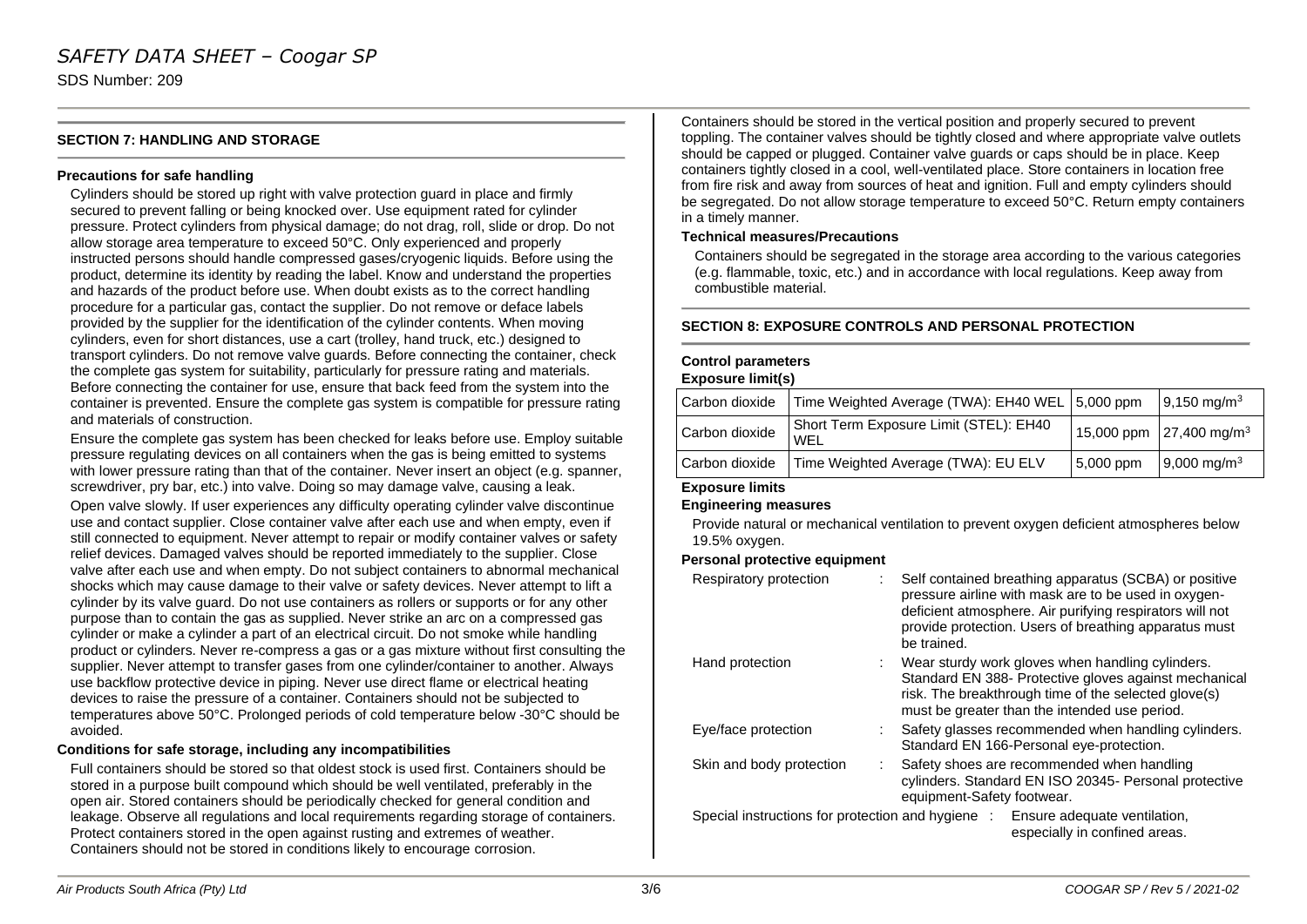# *SAFETY DATA SHEET – Coogar SP*

SDS Number: 209

| Remarks                                               |           | Simple asphyxiant.                                                                  | <b>SECTION 10: STABILITY AND REACTIVITY</b>  |            |                                                                                                                 |  |
|-------------------------------------------------------|-----------|-------------------------------------------------------------------------------------|----------------------------------------------|------------|-----------------------------------------------------------------------------------------------------------------|--|
| <b>SECTION 9: PHYSICAL AND CHEMICAL PROPERTIES</b>    |           |                                                                                     |                                              |            |                                                                                                                 |  |
| Information on basic physical and chemical properties |           |                                                                                     | <b>Reactivity</b>                            |            | No reactivity hazard other than the effects described in<br>the sub-sections below.                             |  |
| Form                                                  |           | Compressed gas.                                                                     | <b>Chemical Stability</b>                    |            | Stable under normal conditions.                                                                                 |  |
| Colour                                                |           | Colourless gas                                                                      | Possibility of hazardous reactions           | <b>COL</b> | No data available                                                                                               |  |
| Odour                                                 |           | No odour warning properties.                                                        | <b>Conditions to avoid</b>                   |            | None under recommended storage and handling                                                                     |  |
| Odour                                                 |           | Mixture contains one or more components which have                                  |                                              |            | conditions (Section 7)                                                                                          |  |
|                                                       |           | no odour warning properties                                                         | Incompatible materials                       |            | No data available                                                                                               |  |
| Molecular Weight                                      |           | 40.17 g/mol                                                                         | Hazardous decomposition products :           |            | Under normal conditions of storage and use,                                                                     |  |
| Relative vapour density                               |           | 1.39 (air = 1) Heavier than air.                                                    |                                              |            | hazardous decomposition products should not<br>be produced.                                                     |  |
| Relative density                                      |           | Not applicable                                                                      |                                              |            |                                                                                                                 |  |
| Vapour pressure                                       |           | No data available                                                                   | <b>SECTION 11: TOXICOLOGICAL INFORMATION</b> |            |                                                                                                                 |  |
| Density                                               |           | 0.0017 g/cm <sup>3</sup> Note: (as vapour)                                          |                                              |            |                                                                                                                 |  |
| Specific Volume                                       |           | $9.62 \text{ m}$ 3/kg                                                               | Information on toxicological effects         |            |                                                                                                                 |  |
| Melting/freezing point                                |           | No data available                                                                   | Likely routes of exposure                    |            |                                                                                                                 |  |
| Boiling point/range                                   |           | $-133.8 °C$                                                                         | Effects on Eye                               |            | In case of direct contact with eyes, seek medical advice                                                        |  |
| Vapour pressure                                       |           | No data available                                                                   | Effects on Skin                              |            | Adverse effects not expected from this product                                                                  |  |
| Flash point                                           |           | Not applicable                                                                      | <b>Inhalation Effects</b>                    |            | In high concentrations may cause asphyxiation.                                                                  |  |
| Water solubility                                      |           | Not known, but considered to have low solubility.                                   |                                              |            | Asphyxiation may bring about unconsciousness without<br>warning and so rapidly that victim may be unable to     |  |
|                                                       |           | Partition coefficient n-octanol/water [log Kow] : Not known                         |                                              |            | protect themselves                                                                                              |  |
| pH                                                    |           | Not applicable                                                                      | <b>Ingestion Effects</b>                     |            | Ingestion is not considered a potential route of exposure                                                       |  |
| Viscosity                                             |           | No reliable data available                                                          | Symptoms                                     |            | Exposure to oxygen deficient atmosphere may cause                                                               |  |
| Particle characteristics                              |           | Not applicable                                                                      |                                              |            | the following symptoms: Dizziness. Salivation. Nausea.                                                          |  |
| Upper and Lower explosion /flammability limits :      |           | Non flammable                                                                       |                                              |            | Vomiting. Loss of mobility/consciousness. Shivering fit.<br>Sweating. Blurred vision. Headache. Increased pulse |  |
| Auto-ignition temperature                             |           | Non flammable                                                                       |                                              |            | rate. Shortness of breath. Rapid respiration.                                                                   |  |
| Decomposition temperature                             | $\sim$ 10 | Not applicable                                                                      | <b>Acute toxicity</b>                        |            |                                                                                                                 |  |
| <b>Other information</b>                              |           |                                                                                     | Acute oral toxicity                          |            | No data available on the product itself                                                                         |  |
| Explosive properties                                  |           | Not applicable                                                                      | Acute inhalation toxicity                    |            | No data available on the product itself                                                                         |  |
| Oxidizing properties                                  |           | No data available                                                                   | Acute dermal toxicity                        |            | No data available on the product itself                                                                         |  |
| Odour threshold                                       |           | Odour threshold is subjective and inadequate to warn of                             | Skin corrosion/irritation                    |            | No data available                                                                                               |  |
|                                                       |           | overexposure                                                                        | Serious eye damage / irritation :            |            | No data available                                                                                               |  |
| Evaporation rate                                      |           | Not applicable                                                                      | Sensitization                                |            | No data available                                                                                               |  |
| Flammability (solid, gas)                             |           | Refer to production classification in Section 2                                     |                                              |            |                                                                                                                 |  |
|                                                       |           | Note: Properties are nominal and may vary due to the composition of the gas mixture |                                              |            |                                                                                                                 |  |

Note: Properties are nominal and may vary due to the composition of the gas mixture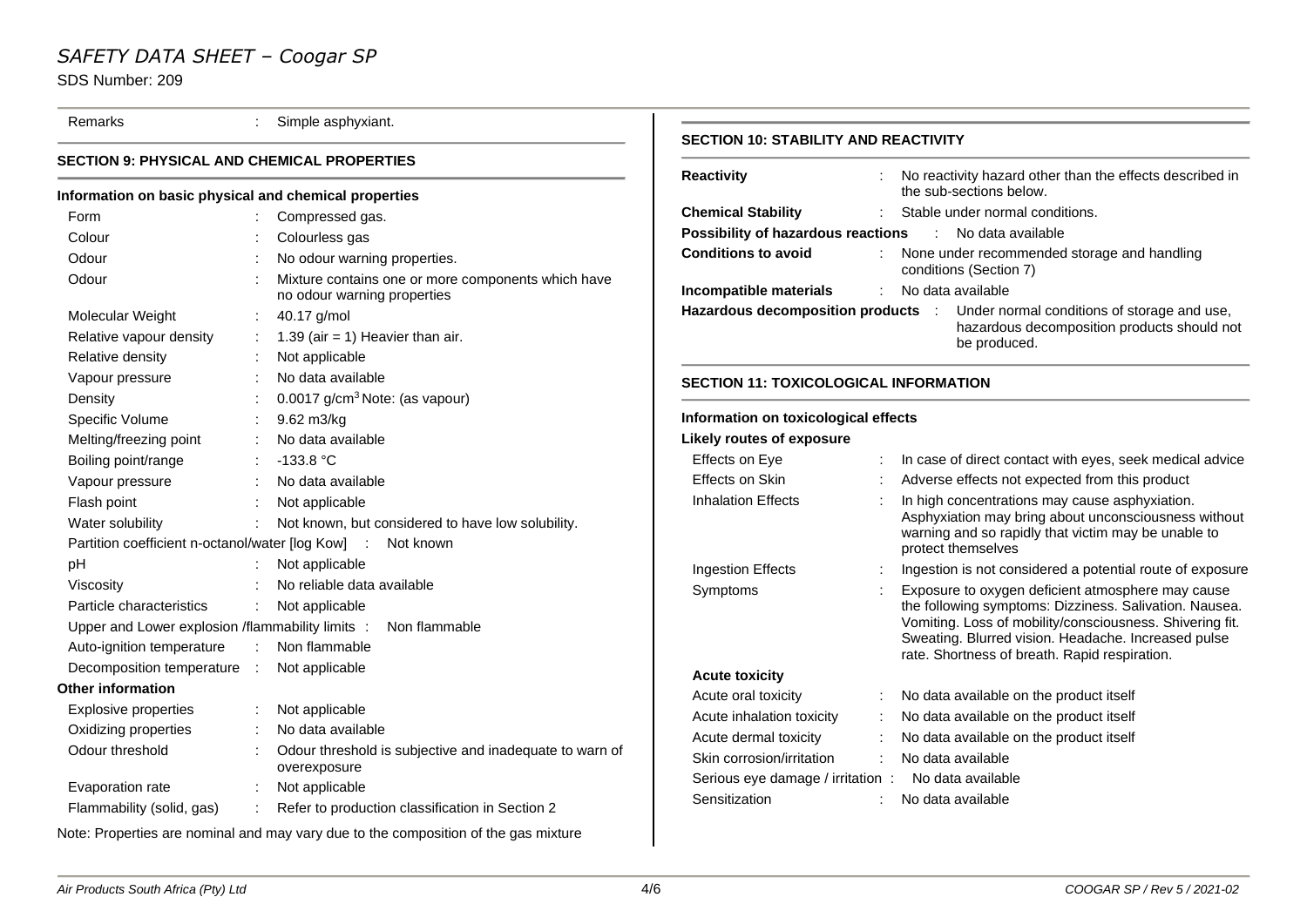# *SAFETY DATA SHEET – Coogar SP*

SDS Number: 209

| Chronic toxicity or effects from long term exposure         |    |                                         |            |                   |
|-------------------------------------------------------------|----|-----------------------------------------|------------|-------------------|
| Carcinogenicity                                             |    | No data available                       |            |                   |
| Reproductive toxicity                                       | t. | No data available on the product itself |            |                   |
| Germ cell mutagenicity                                      | t. | No data available on the product itself |            |                   |
| Specific target organ systemic toxicity (single exposure)   |    |                                         | t.         | No data available |
| Specific target organ systemic toxicity (repeated exposure) |    |                                         | $\sim 100$ | No data available |
| Aspiration hazard                                           | ÷  | No data available                       |            |                   |

## **SECTION 12: ECOLOGICAL INFORMATION**

#### **Toxicity**

Aquatic toxicity : No data is available on the product itself. Toxicity to fish-components

| Carbon dioxide                                       | LC50(1h): 240mg/l                                                                    |                                                                                 | Species: Rainbow trout<br>(Oncorhynchus mykiss). |  |
|------------------------------------------------------|--------------------------------------------------------------------------------------|---------------------------------------------------------------------------------|--------------------------------------------------|--|
| Carbon dioxide                                       | LC50(96h): 35mg/l                                                                    |                                                                                 | Species: Rainbow trout<br>(Oncorhynchus mykiss). |  |
| Toxicity to other organisms                          | No data is available on the product itself                                           |                                                                                 |                                                  |  |
| Persistence and degradability                        |                                                                                      |                                                                                 |                                                  |  |
| No data available                                    |                                                                                      |                                                                                 |                                                  |  |
| <b>Bioaccumulative potential</b>                     | ÷                                                                                    | Refer to Sections 9 "Partition Coefficient (n-<br>octanol/water)"               |                                                  |  |
| <b>Mobility in soil</b>                              | Because of its high volatility the product is unlikely to<br>cause ground pollution. |                                                                                 |                                                  |  |
| Other adverse effects                                |                                                                                      |                                                                                 |                                                  |  |
| This product has no known eco-toxicological effects. |                                                                                      |                                                                                 |                                                  |  |
| Effect on the ozone layer                            |                                                                                      | No known effects from this product.<br>$\mathcal{L}_{\mathcal{A}}$              |                                                  |  |
| Ozone Depleting Potential                            | ÷                                                                                    | None                                                                            |                                                  |  |
| Effect on global warming                             |                                                                                      | When discharged in large quantities may contribute to<br>the greenhouse effect. |                                                  |  |
| Global Warming Potential                             | ÷                                                                                    | 1 (Carbon dioxide)                                                              |                                                  |  |

## **SECTION 13: DISPOSAL CONSIDERATIONS**

| Waste treatment methods | Contact supplier if quidance is required. Return unused<br>product in original cylinder to supplier. |
|-------------------------|------------------------------------------------------------------------------------------------------|
| Contaminated packaging  | Return cylinder to supplier.                                                                         |

#### **SECTION 14: TRANSPORT INFORMATION**

## **ADR**

| UN/ID No.<br>Proper shipping name<br>Class or Division<br><b>Tunnel Code</b><br>Label(s)<br>ADR/RID Hazard ID no.<br>Marine Pollutant | UN1956<br>COMPRESSED GAS, N.O.S. (Argon, Carbon dioxide)<br>2<br>(E)<br>2.2<br>20<br><b>No</b> |
|---------------------------------------------------------------------------------------------------------------------------------------|------------------------------------------------------------------------------------------------|
| <b>IATA</b>                                                                                                                           |                                                                                                |
| UN/ID No.                                                                                                                             | UN1956<br>÷                                                                                    |
| Proper shipping name<br>Class or Division<br>Label(s)<br>Marine Pollutant                                                             | Compressed gas, n.o.s. (Argon, Carbon dioxide)<br>2.2<br>2.2<br><b>No</b>                      |
| <b>IMDG</b>                                                                                                                           |                                                                                                |
| UN/ID No.                                                                                                                             | <b>UN1956</b>                                                                                  |
| Proper shipping name<br>Class or Division<br>Label(s)<br>Marine Pollutant<br>Segregation Group                                        | COMPRESSED GAS, N.O.S. (Argon, Carbon dioxide)<br>2.2<br>2.2<br>No<br>None                     |
| <b>RID</b>                                                                                                                            |                                                                                                |
| UN/ID No.<br>Proper shipping name<br>Class or Division<br>Label(s)<br>Marine Pollutant                                                | <b>UN1956</b><br>COMPRESSED GAS, N.O.S. (Argon, Carbon dioxide)<br>2<br>2.2<br>No              |

#### **Further Information**

Avoid transport on vehicles where the load space is not separated from the driver's compartment. Ensure vehicle driver is aware of the potential hazards of the load and knows what to do in the event of an accident or an emergency. Ensure compliance with applicable regulations.

Before transporting product containers ensure that they are firmly secured and cylinder valve is closed and not leaking, valve outlet cap nut or plug (where provided) is correctly fitted and valve protection device (where provided) is correctly fitted.

The transportation information is not intended to convey all specific regulatory data relating to this material. For complete transportation information, contact an Air Products customer service representative.